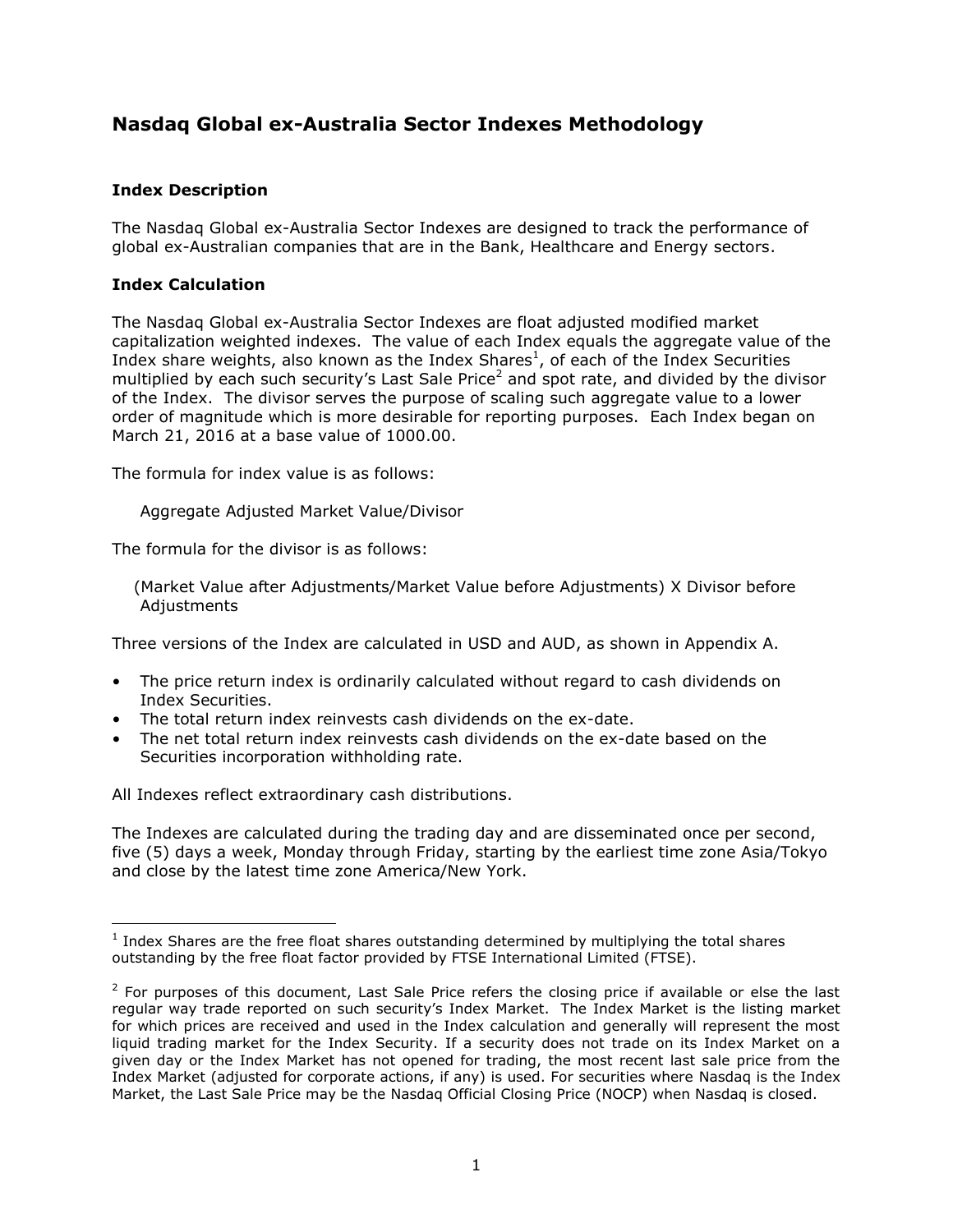### **Eligibility**

Index eligibility is limited to specific security types only. The security types eligible for the Index include common stocks, ordinary shares, depositary receipts, shares of beneficial interest or limited partnership interests and tracking stocks.

### **Eligibility Criteria**

To be eligible for inclusion in the Index, a security must meet the following criteria:

- be a member of the Nasdaq Global Large Cap Index (NQGLCI);
- have a country classification from an eligible country (see table in next section);
- have a sector classification as follows for each Sector Index:
	- $\circ$  Bank ICB 8355
	- o Healthcare ICB 4000
	- $\circ$  Energy ICB 0001;
- may not have entered into a definitive agreement or other arrangement which would likely result in the security no longer being Index eligible; and
- may not be issued by an issuer currently in bankruptcy proceedings.

# Austria | France | Mexico | Spain Belgium | Germany | Netherlands | Sweden Brazil Hong Kong Norway Switzerland Canada | Ireland | Singapore | Taiwan China Italy Italy South Africa | United Kingdom Denmark | Japan | South Korea | United States Finland | Malaysia

### **Index-Eligible Countries**

Nasdaq may, from time to time, update this list.

#### **Index Evaluation**

The Index Securities are evaluated semi-annually in March and September to allow for continued and correct representation of the changing global equity markets. The above Eligibility Criteria are applied using market data through the end of February and August. Securities are ranked in descending order based on their market capitalization as of the last trading day in May. The top 60 securities by market capitalization are selected and no cap is applied if the eligible universe is less than 60. Security additions and deletions are made effective after the close of trading on the third Friday in March and September.

Additionally, if at any time during the year other than the Evaluation, an Index Security no longer meets the Eligibility Criteria, or is otherwise determined to have become ineligible for inclusion in the Index, the security is removed from the Index and is not replaced. Furthermore, any Index Security that reaches its foreign investment limit between quarterly rebalances is removed from the Index. Ordinarily, a security will be removed from the Index at its Last Sale Price. If, however, at the time of its removal the Index Security is halted from trading on its Index Market and an official closing price cannot readily be determined,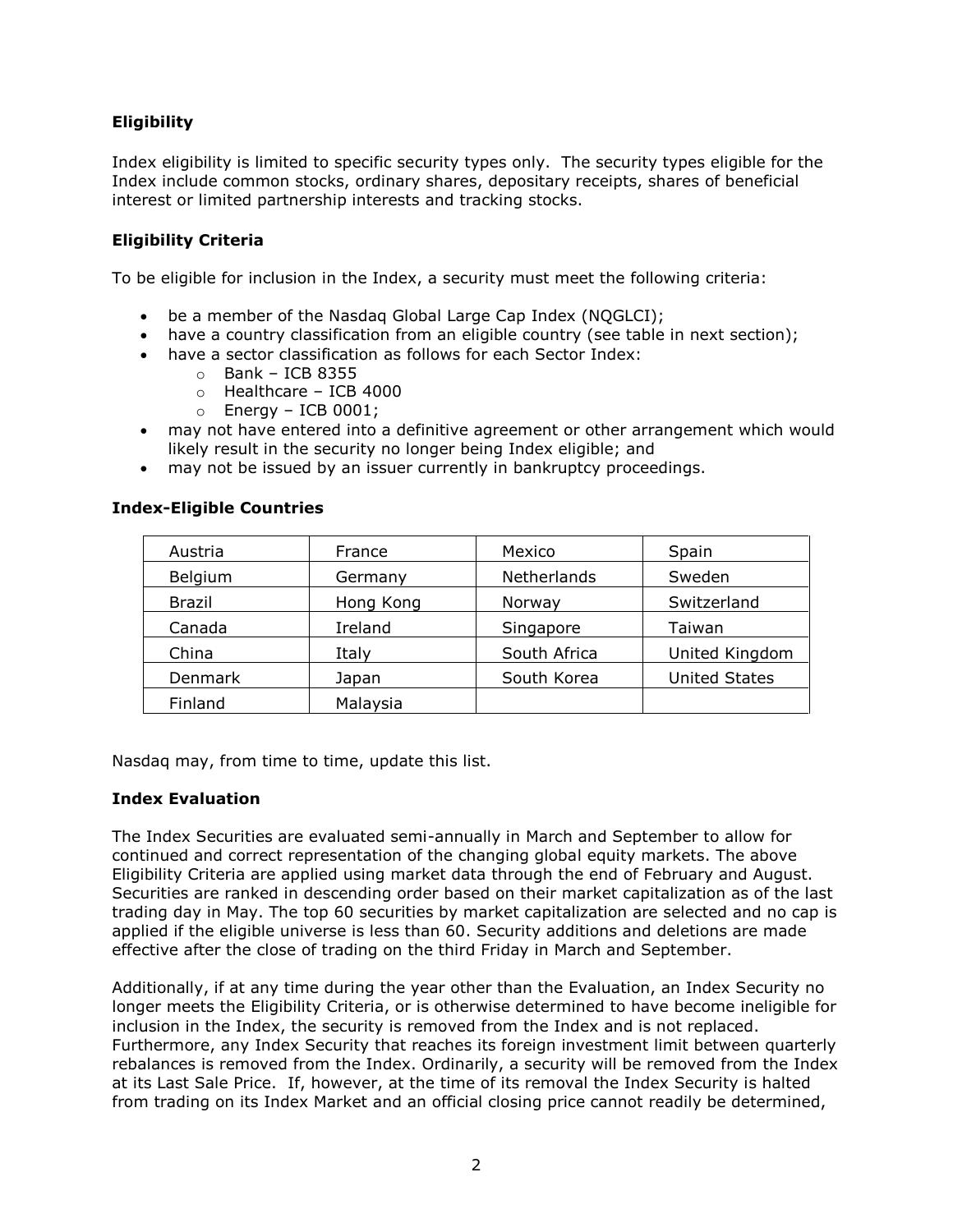the Index Security may, in Nasdaq's discretion, be removed at a zero price. The zero price will be applied to the Index Security after the close of the market but prior to the time the official closing value of the Index is disseminated, which is ordinarily 17:16:00 ET.

#### **Index Maintenance**

Changes in the price and/or Index Shares driven by corporate events such as stock dividends, stock splits and certain spin-offs and rights issuances are adjusted on the exdate. If the change in total shares outstanding<sup>3</sup>, arising from other corporate actions is greater than or equal to 10.0%, the change is made as soon as practicable. Otherwise, if the change in total shares outstanding is less than 10.0%, then all such changes are accumulated and made effective at one time on a quarterly basis after the close of trading on the third Friday in March, June, September and December, respectively. Intraquarter, the Index Shares are adjusted by the same percentage amount by which the total shares outstanding have changed.

Changes to the free float factor will be made as soon as practical if the change is greater than 10%, otherwise free float factor changes as of the end of February, May, August and November will be updated and made effective after the close of trading on the third Friday in March, June, September and December, respectively in conjunction with the quarterly share changes noted above.

A special cash dividend announced by the listing exchange, will result in an adjustment to the Last Sale Price of an Index Security prior to market open on the ex-date for the special amount distributed. A special dividend may also be referred to as extra, extraordinary, non-recurring, one-time, unusual, etc.

Ordinarily, whenever there is a change in Index Shares, a change in an Index Security or a change to the price of an Index Security due to spin-off, rights issuances or special cash dividends as mentioned above, the divisor is adjusted to ensure that there is no discontinuity in the value of the Index which might otherwise be caused by any such change. All changes are announced in advance and are reflected in the Index prior to market open on the Index effective date.

### **Index Rebalancing**

The Index employs a float adjusted modified market capitalization-weighting methodology. At each quarter, the Index is rebalanced such that the maximum weight of any Index Security does not exceed 8% and no more than 5 securities are at that cap. The excess weight of any capped security is distributed proportionally across the remaining Index Securities. If after redistribution, any of the 5 highest ranked Index Securities are weighted below 8%, these securities are not capped. Next, any remaining Index Securities in excess of 4% are capped at 4% and the excess weight will be redistributed proportionally across the remaining Index Securities. The process is repeated, if necessary, to derive the final weights.

The modified market capitalization-weighting is applied to the float adjusted capitalization of each Index Security, using the Last Sale Price and spot rate of the security at the close of trading on the third Friday in March and September and after applying semi-annual changes

 $3$  If a security is a depositary receipt listed in the US, the total shares outstanding is the actual depositary shares outstanding as reported by the depositary banks.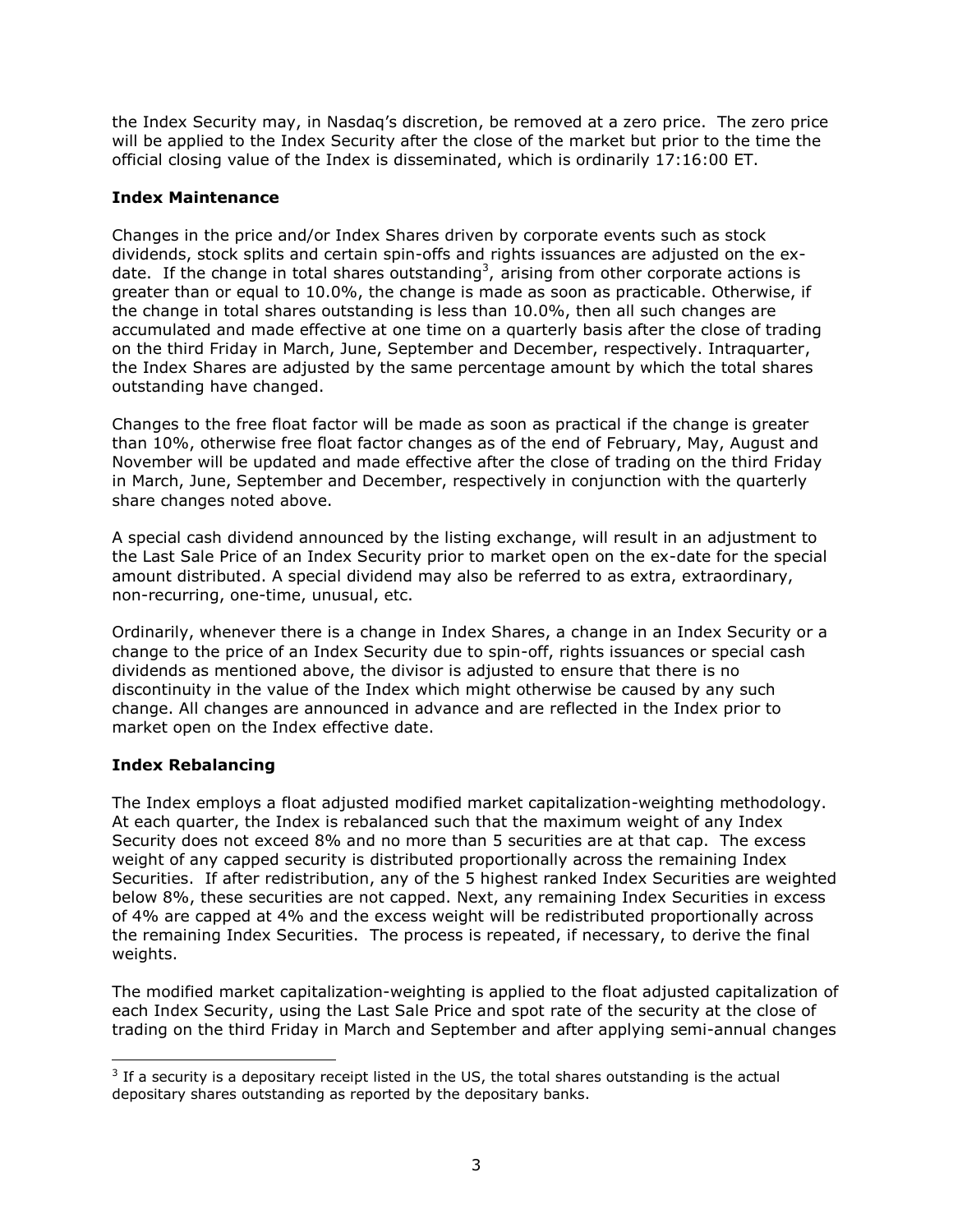and free float factors to the total shares outstanding. Index Shares are then calculated by multiplying the weight of the security derived above by the new market value of the Index and dividing that float adjusted modified market capitalization for each Index Security by its corresponding Last Sale Price and spot rate. The changes are effective after trading on the third Friday in March and September.

Nasdaq may, from time to time, exercise reasonable discretion as it deems appropriate in order to ensure Index integrity.